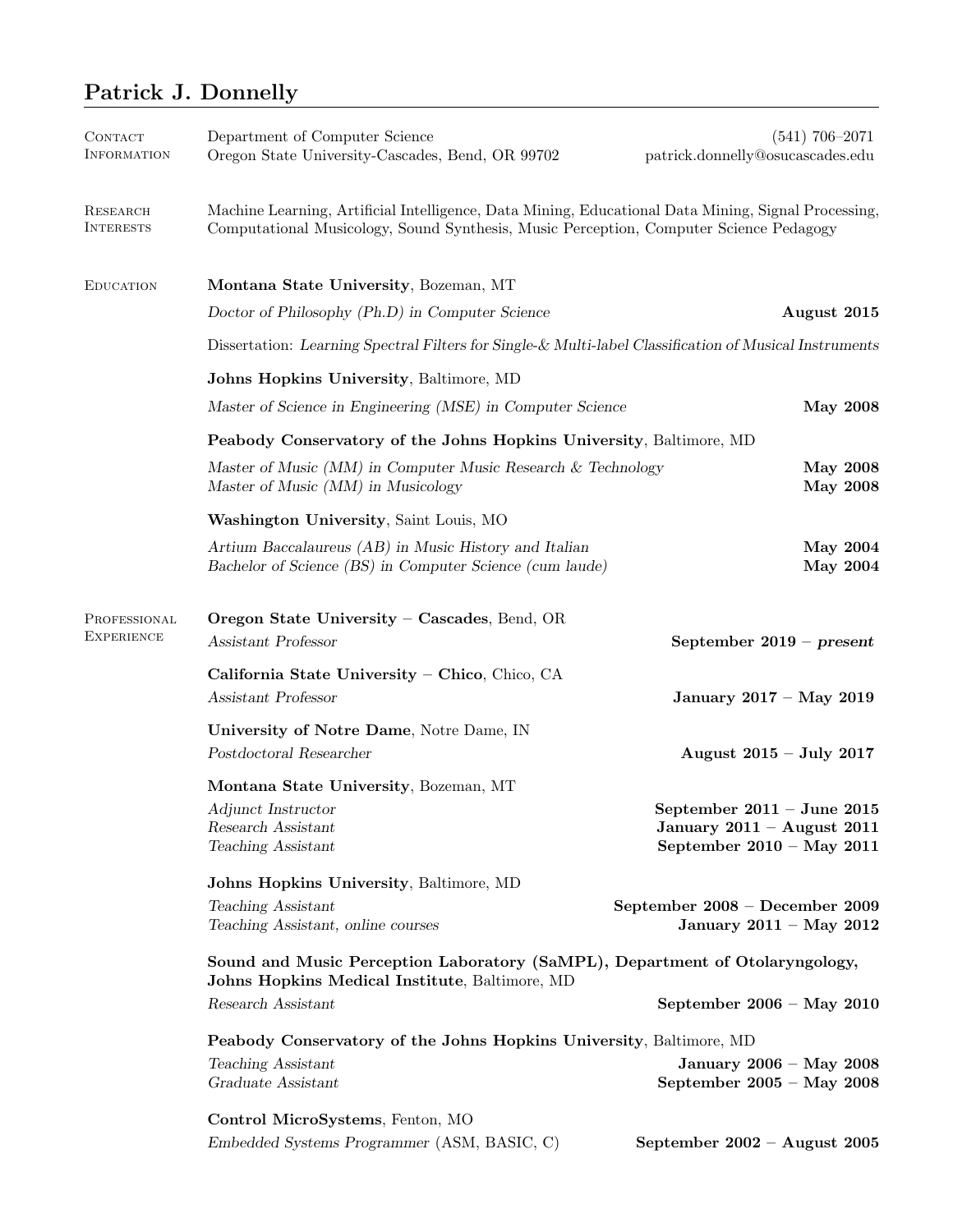**CONFERENCE PUBLICATIONS**  C. Stone, P.J. Donnelly, M. Dale, S. Capello, S.P. Kelly, A. Godley, & S.K. D'Mello. Utterancelevel Modeling of Indicators of Engaging Classroom Discourse in International Conference on Educational Data Mining (EDM), pp. 420-25. International Educational Data Mining Society, 2019.

A. Stewart, N. Bosch, H. Chen, P.J. Donnelly, and S.K. D'Mello. "Face Forward: Detecting Mind Wandering from Video During Narrative Film Comprehension," in International Conference on Artificial Intelligence in Education (AIED), pp. 359–370, Springer, 2017.

A.M. Olney, B. Samei, P.J. Donnelly, and & S.K. D'Mello. "Assessing the Dialogic Properties of Classroom Discourse: Proportion Models for Imbalanced Classes," in International Conference on Educational Data Mining (EDM), pp. 162–167, 2017.

P.J. Donnelly, N. Blanchard, A.M. Olney, S. Kelly, M. Nystrand, and S.K. D'Mello, "Words matter: Automatic detection of questions in classroom discourse using linguistics, paralinguistics, and context," in International Conference on Learning Analytics & Knowledge (LAK), pp. 218–227. ACM, 2017.

P.J. Donnelly, N. Blanchard, B. Samei, A.M. Olney, X. Sun, B. Ward, S. Kelly, M. Nystrand, and S.K. D'Mello, "Multisensory modeling of teacher instructional strategies in live classrooms," in International Conference on Multimodal Interaction (ICMI), pp.177–184, ACM, 2016.

N. Blanchard, P.J. Donnelly, A.M. Olney, B. Samei, X. Sun, B. Ward, S. Kelly, M. Nystrand, and S.K. D'Mello, "Identifying teacher questions using automatic speech recognition in live classrooms," in Special IntereS.G.oup on Discourse and Dialogue (SIGDIAL), pp. 191–201, AAAI, 2016.

P.J. Donnelly, N. Blanchard, B. Samei, A.M. Olney, X. Sun, B. Ward, S. Kelly, M. Nystrand, and S.K. D'Mello, "Automatic teacher modeling from live classroom audio," in User Modeling, Adaptation and Personalization (UMAP), pp. 45–53, ACM, 2016. Outstanding Paper Award

A. Stewart, N. Bosch, H. Chen, P.J. Donnelly, and S.K. D'Mello, "Where's your mind at? Facial feature based mind wandering detection during film watching," in User Modeling, Adaptation and Personalization (UMAP), pp. 295–296, ACM, 2016.

N. Blanchard, P.J. Donnelly, A.M. Olney, B. Samei, X. Sun, B. Ward, S. Kelly, M. Nystrand, and S.K. D'Mello, "Automatic detection of teacher questions from audio in live classrooms," in Educational Data Mining (EDM), pp. 288-291, 2016.

S. Hutt, C. Mills, S. White, P.J. Donnelly, and S.K. D'Mello, "The eyes have it: Gaze-based detection of mind wandering during learning with an intelligent tutoring system," in Educational Data Mining (EDM), pp. 86–93, 2016. Exemplary Paper: Top 15%

P.J. Donnelly and J.W. Sheppard, "Cross-dataset validation of feature sets in musical instrument classification," in International Conference on Data Mining (ICDM) Workshop on Big Media Data: Understanding, Search, and Mining, pp. 94–101, IEEE, 2015.

P.J. Donnelly and J.W. Sheppard, "Clustering spectral filters for extensible feature extraction in musical instrument classification," in Twenty-Seventh Florida Artificial Intelligence Research Society (FLAIRS) Conference, pp. 37–42, Association for the Advancement of Artificial Intelligence, 2014.

L.E. Sturlaugson, N. Fortier, P.J. Donnelly, and J.W. Sheppard, "Implementing AI-ESTATE with prognostic extensions in Java," in AUTOTESTCON, pp. 1–8, IEEE, 2013.

T.W. Riddle, P.J. Donnelly, D.S. Cairns, and J.W. Nelson, "Use of statistical learning in a reliability program for risk assessment of composite structures with defects," in 54th AIAA/ASME/ASCE/ AHS/ASC Structures, Structural Dynamics, and Materials Conference, American Institute of Aeronautics and Astronautics, 2013.

P.J. Donnelly, L.E. Sturlaugson, and J.W. Sheppard, "A standards-based approach to gray-scale health assessment using fuzzy fault trees," in AUTOTESTCON, pp. 174–181, IEEE, 2012.

P.J. Donnelly and J.W. Sheppard, "Evolving four-part harmony using genetic algorithms," in Applications of Evolutionary Computation, pp. 273–282, Springer, 2011.

J.W. Sheppard, S.G. Butcher, and P.J. Donnelly, "Demonstrating semantic interoperability of diagnostic reasoners via AI-ESTATE," in Aerospace Conference, pp. 1–10, IEEE, 2010.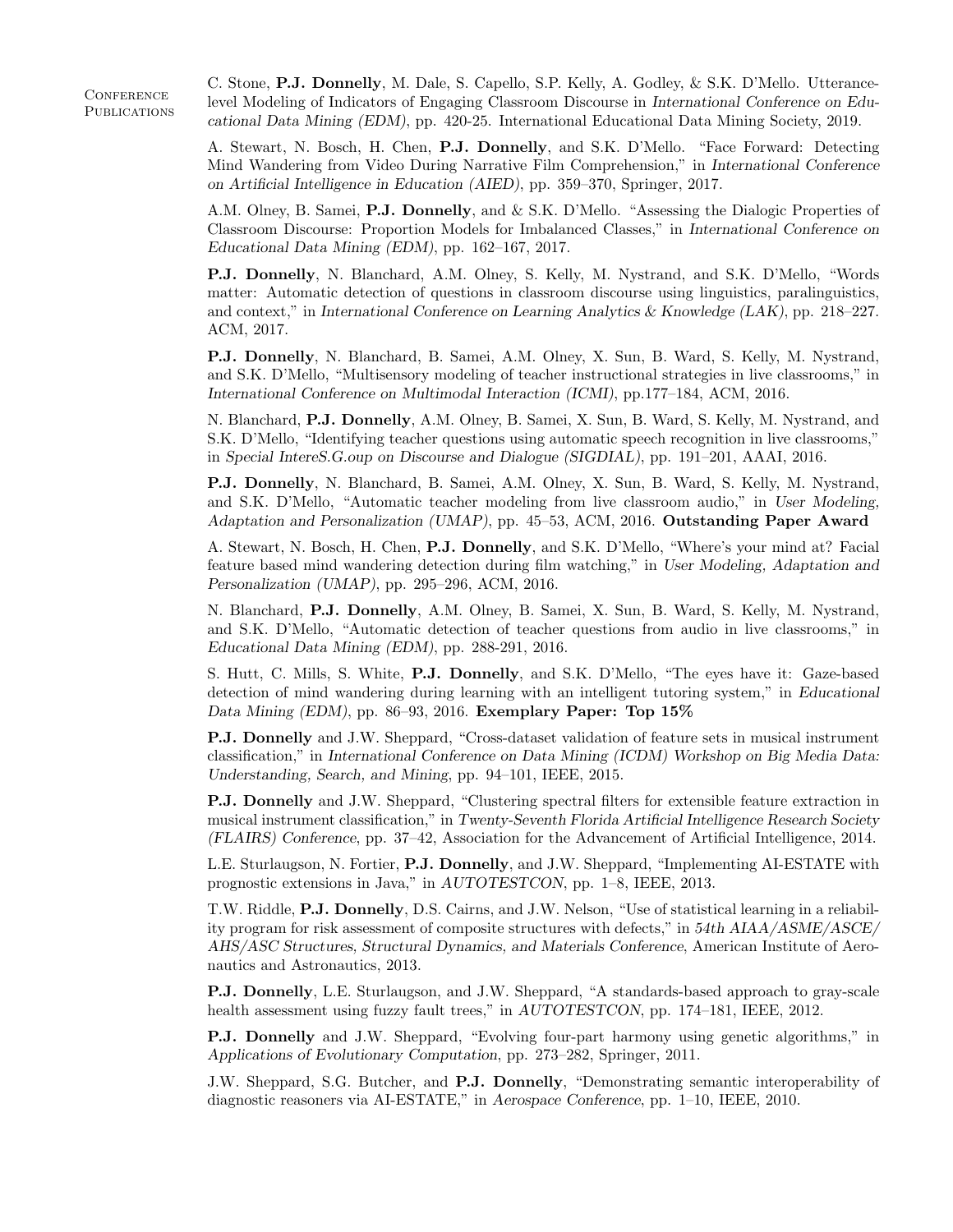|                                   | J.W. Sheppard, S.G. Butcher, and P.J. Donnelly, "Standard diagnostic services for the ATS<br>framework," in AUTOTESTCON, pp. 393-400, IEEE, 2009.                                                                                                                                                                                                                                                                                                                                                                   |                                                                     |  |  |  |
|-----------------------------------|---------------------------------------------------------------------------------------------------------------------------------------------------------------------------------------------------------------------------------------------------------------------------------------------------------------------------------------------------------------------------------------------------------------------------------------------------------------------------------------------------------------------|---------------------------------------------------------------------|--|--|--|
|                                   | J.W. Sheppard, S.G. Butcher, P.J. Donnelly, and B.R. Mitchell "Demonstrating semantic inter-<br>operability of diagnostic models via AI-ESTATE," in Aerospace Conference, pp. 1–13, IEEE, 2009.                                                                                                                                                                                                                                                                                                                     |                                                                     |  |  |  |
| <b>JOURNAL</b><br>ARTICLES        | S. Kelly, S.K. D'Mello, A.M. Olney, P.J. Donnelly, & M. Nystrand. "Automatically Detecting<br>Question Authenticity in Real-World Classrooms", Educational Researcher, 2018.                                                                                                                                                                                                                                                                                                                                        |                                                                     |  |  |  |
|                                   | <b>P.J. Donnelly</b> and J.W. Sheppard, "Classification of musical timbre using Bayesian networks,"<br>Computer Music Journal, vol. 37, no. 4, pp. 70–86, 2013.                                                                                                                                                                                                                                                                                                                                                     |                                                                     |  |  |  |
|                                   | I. Kim, E. Yang, P.J. Donnelly, and C.J. Limb, "Preservation of rhythmic clocking in cochlear<br>implant users: a study of isochronous versus anisochronous beat detection," Trends in Amplification,<br>vol. 14, no. 3, pp. 164-169, 2010.                                                                                                                                                                                                                                                                         |                                                                     |  |  |  |
|                                   | <b>P.J. Donnelly</b> , B. Z. Guo, and C.J. Limb, "Perceptual fusion of polyphonic pitch in cochlear implant<br>users," The Journal of the Acoustical Society of America, vol. 126, no. 5, pp. EL128–EL133, 2009.                                                                                                                                                                                                                                                                                                    |                                                                     |  |  |  |
| <b>BOOK</b><br><b>CHAPTERS</b>    | A.M. Olney, S. Kelly, B. Samei, P.J. Donnelly, & S.K. D'Mello. "Assessing teacher questions in<br>classrooms." In Sottilare et al. (Eds.). Design Recommendations for Intelligent Tutoring Systems:<br>Volume 5–Assessment, pp. 261-274. Orlando, FL: U.S. Army Research Laboratory, 2017.                                                                                                                                                                                                                          |                                                                     |  |  |  |
|                                   | <b>P.J. Donnelly</b> and C. J. Limb, Music perception in cochlear implant users, in Cochlear implants:<br>principles $\&$ practices (J. K. Niparko, ed.), pp. 223–228, Lippincott Williams $\&$ Wilkins, 2009.                                                                                                                                                                                                                                                                                                      |                                                                     |  |  |  |
|                                   | <b>P.J. Donnelly</b> and C.J. Limb, "Music," in New Encyclopedia of Neuroscience (L. Squire, ed.),<br>Elsevier, 2008.                                                                                                                                                                                                                                                                                                                                                                                               |                                                                     |  |  |  |
| <b>EXTERNAL</b><br><b>FUNDING</b> | EXP: Cyber-Enabled Teacher Discourse Analytics to Empower Teacher Learning<br>Agency: National Science Foundation<br>PIs: D'Mello (UC-Boulder, PI), Donnelly (CSUC, PI), Kelly (Pittsburgh, PI)<br>Amount: \$549,394 (\$50,000 to CSUC)<br>Period: $2017 - 2020$                                                                                                                                                                                                                                                    | 2017                                                                |  |  |  |
|                                   | Intel University Donation Program: Montana State University (\$1400)                                                                                                                                                                                                                                                                                                                                                                                                                                                | 2014                                                                |  |  |  |
| <b>INTERNAL</b><br>FUNDING        | Student Learning Fee Grant "Lab Assistants for Computer Science", CSU-Chico (\$16,128)<br>Student Learning Fee Grant "Lab Assistants for Computer Science", CSU-Chico (\$12,600)<br>Equipment Fee Allocation Committee (EFAC), Montana State University (\$3379)<br>Center for Educational Resources, Johns Hopkins University (\$4000/year)                                                                                                                                                                        | 2019<br>2018<br>2015<br>2007; 2008                                  |  |  |  |
| HONORS,<br>AWARDS,<br>TRAINING    | Enrichment for Mid-Career Faculty Summer Enrichment, Certificate, Magna Publications<br>Grant Proposal Writing Workshop by Grant Writers' Seminars & Workshops LLC<br>Outstanding Paper Award, UMAP 2016, Halifax, Nova Scotia<br>Computer Science "Professor of the Year" (Student Selected), MSU<br>Three Minute Thesis Competition, Montana State University Finalist<br>Best Student Paper Runnerup, AUTOTESTCON 2013, Chicago, IL<br>Computer Science "Teaching Assistant of the Year" (Faculty Selected), MSU | 2019<br>2016-2017<br>2016<br>2014-2015<br>2015<br>2013<br>2010-2011 |  |  |  |
| <b>SERVICE</b>                    | Chico State, Upsilon Pi Epsilon (honors society) student, Advisor<br>Chico State, Computer Science Faculty Search Committee, Member<br>Chico State, University Student Evaluation Committee, Member<br>Chico State, Computer Science Tenure and Promotion Committee, Member<br>Montana State University School of Music Faculty Search Committee, Member                                                                                                                                                            | 2018-2019<br>2018-2019<br>2018-2019<br>2017-2018<br>$2011 - 2012$   |  |  |  |